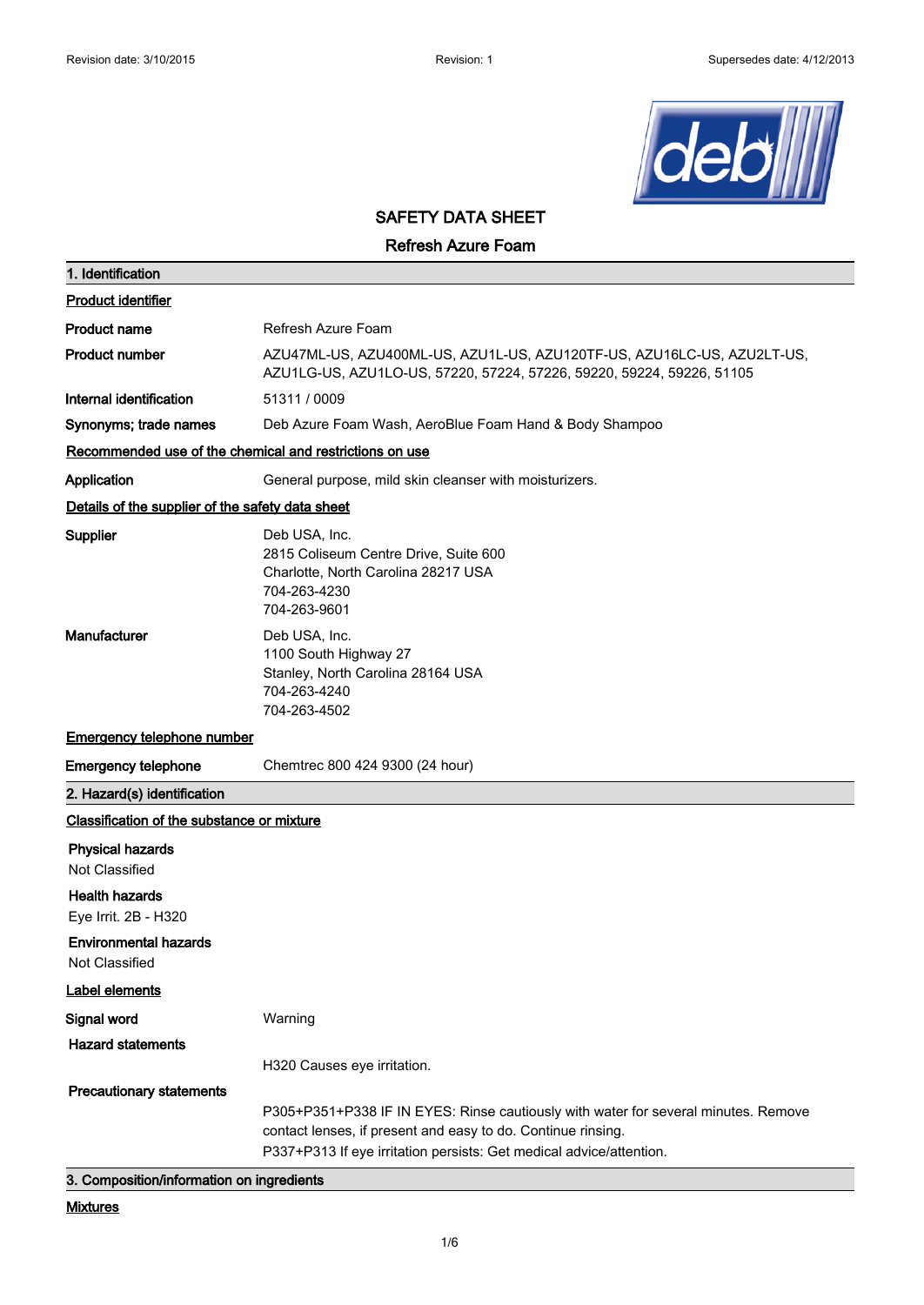**Composition comments** Water, Sodium Laureth Sulfate, Propylene Glycol, PEG-7 Glyceryl Cocoate, Glycerin, Cocamidopropyl Betaine, 2-Bromo-2-nitropropane-1,3-diol, Fragrance, Citric Acid, Methylchloroisothiazolinone, Methylisothiazolinone, Blue 1 (CI 42090).

#### **4. First-aid measures**

# **Description of first aid measures**

# **Inhalation**

Not relevant. Unlikely route of exposure as the product does not contain volatile substances.

#### **Ingestion**

Rinse mouth thoroughly with water. Get medical attention if any discomfort continues.

#### **Skin Contact**

Not applicable.

### **Eye contact**

Make sure to remove any contact lenses from the eyes before rinsing. Promptly wash eyes with plenty of water while lifting the eye lids. Get medical attention promptly if symptoms occur after washing.

### **Most important symptoms and effects, both acute and delayed**

### **Inhalation**

No specific symptoms known.

#### **Ingestion**

No specific symptoms known.

### **Skin contact**

Prolonged skin contact may cause redness and irritation.

#### **Eye contact**

May cause temporary eye irritation.

#### **Indication of immediate medical attention and special treatment needed**

#### **Notes for the doctor**

No specific recommendations.

#### **5.Fire-fighting measures**

#### **Extinguishing media**

### **Suitable extinguishing media**

The product is not flammable. Use fire-extinguishing media suitable for the surrounding fire.

#### **Special hazards arising from the substance or mixture**

#### **Hazardous combustion products**

No known hazardous decomposition products.

### **Advice for firefighters**

#### **Protective actions during firefighting**

No specific firefighting precautions known.

# **6. Accidental release measures**

# **Personal precautions, protective equipment and emergency procedures**

#### **Personal precautions**

Avoid contact with eyes.

#### **Environmental precautions**

#### **Environmental precautions**

Not considered to be a significant hazard due to the small quantities used.

#### **Methods and material for containment and cleaning up**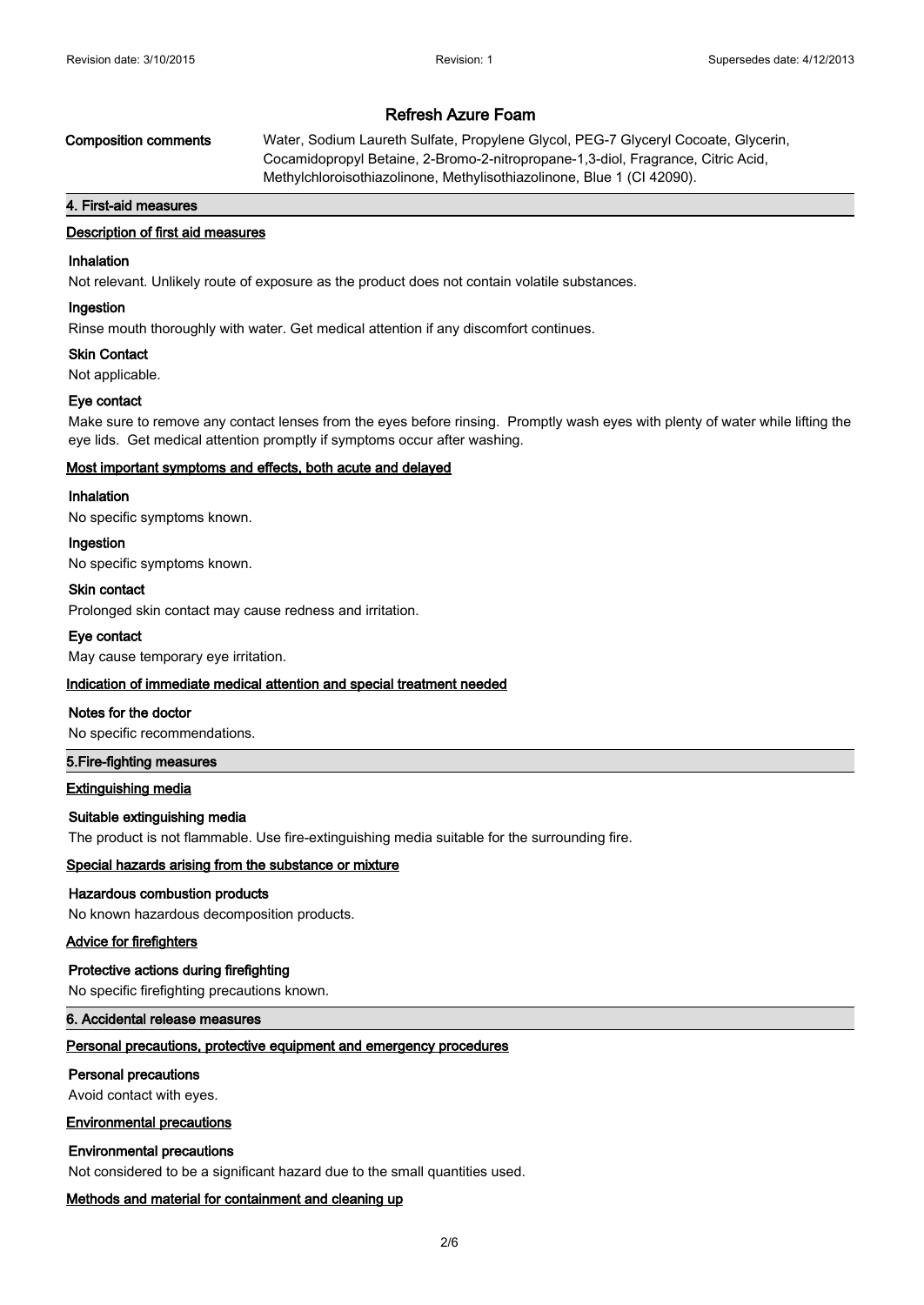# **Methods for cleaning up**

Flush away spillage with plenty of water. Avoid runoff into storm sewers and ditches which lead to waterways.

### **Reference to other sections**

For waste disposal, see Section 13.

# **7. Handling and storage**

# **Precautions for safe handling**

#### **Usage precautions**

Avoid contact with eyes.

#### **Conditions for safe storage, including any incompatibilities**

#### **Storage precautions**

Keep only in the original container.

#### **Specific end uses(s)**

### **Specific end use(s)**

The identified uses for this product are detailed in Section 1.2.

# **8. Exposure Controls/personal protection**

# **Control parameters**

# **Occupational exposure limits**

#### **Exposure controls**

### **Appropriate engineering controls**

Not relevant.

#### **Eye/face protection**

Not required normally but wear eye protection if you are conducting an operation where there is a risk of this product getting in the eyes.

#### **Hand protection**

Not applicable.

### **Respiratory protection**

No specific recommendations.

# **9. Physical and Chemical Properties**

### **Information on basic physical and chemical properties**

# **Appearance**

Clear liquid.

#### **Color**

Blue.

#### **Odor**

Fragrant

# **pH**

pH (concentrated solution): 6.0 - 7.0

#### **Solubility(ies)**

Soluble in water.

### **10. Stability and reactivity**

# **Reactivity**

There are no known reactivity hazards associated with this product.

# **Stability**

Stable at normal ambient temperatures.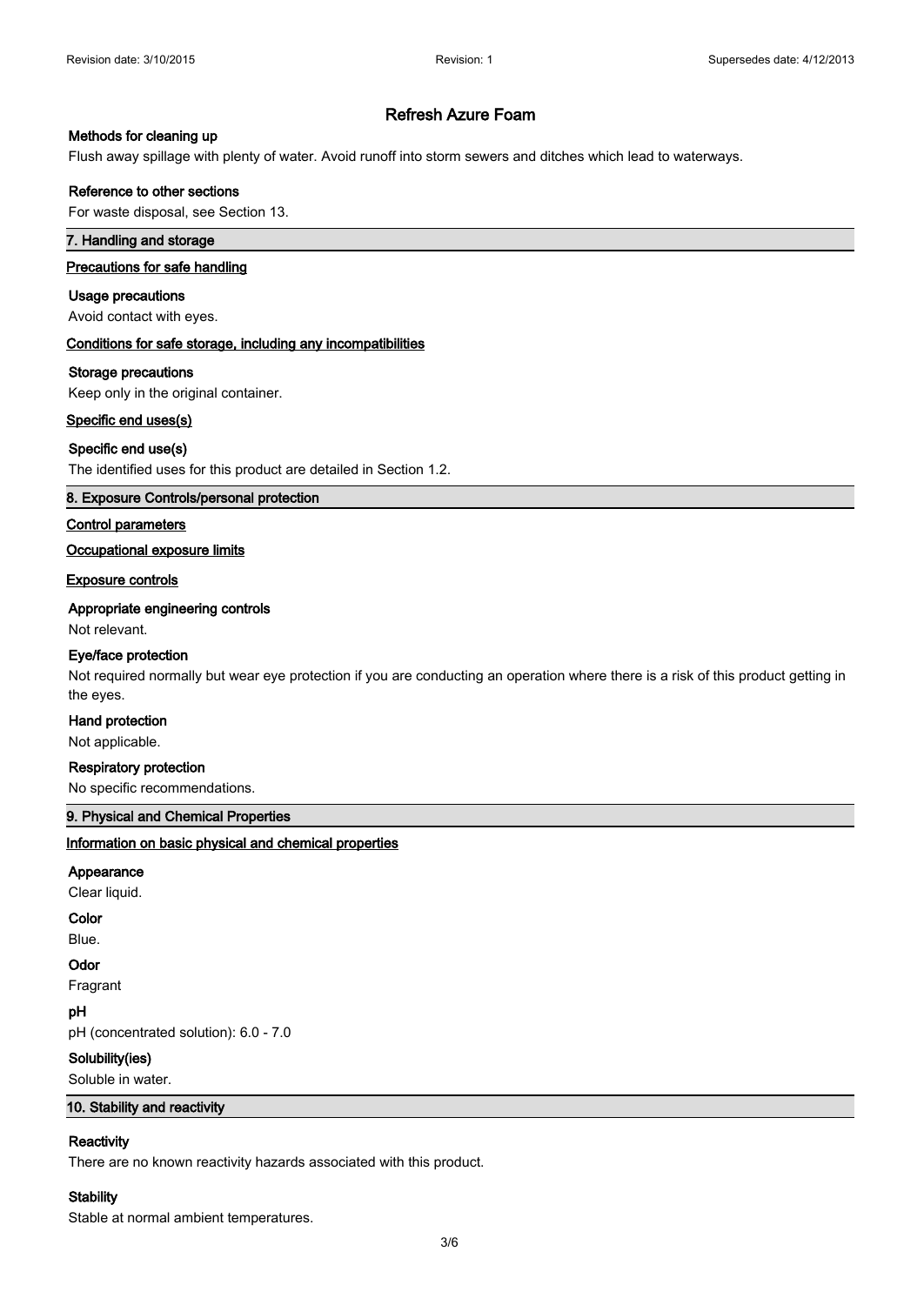# **Possibility of hazardous reactions**

Not known.

### **Conditions to avoid**

There are no known conditions that are likely to result in a hazardous situation.

# **Materials to avoid**

No specific material or group of materials is likely to react with the product to produce a hazardous situation.

# **Hazardous decomposition products**

Does not decompose when used and stored as recommended.

### **11. Toxicological information**

# **Information on toxicological effects**

### **Toxicological effects**

All ingredients are well known and have a history of safe use in the marketplace with no reports of a significant number of adverse reactions.

### **Inhalation**

No specific health hazards known.

### **Ingestion**

May cause gastrointestinal irritation or discomfort with nausea, vomiting and diarrhea if swallowed.

# **Skin Contact**

Skin irritation should not occur when used as recommended.

### **Eye contact**

May cause temporary eye irritation.

# **12. Ecological Information**

### **Ecotoxicity**

Not regarded as dangerous for the environment.

# **Bioaccumulative potential**

No data available on bioaccumulation.

# **Mobility in soil**

#### **Mobility**

The product is soluble in water.

# **Results of PBT and vPvB assessment**

This product does not contain any substances classified as PBT or vPvB.

### **Other adverse effects**

None known.

#### **13. Disposal considerations**

## **Waste treatment methods**

#### **General information**

When handling waste, the safety precautions applying to handling of the product should be considered.

#### **Disposal methods**

Dispose in accordance with local, state and federal regulations.

# **14. Transport information**

**Road transport notes** Not classified.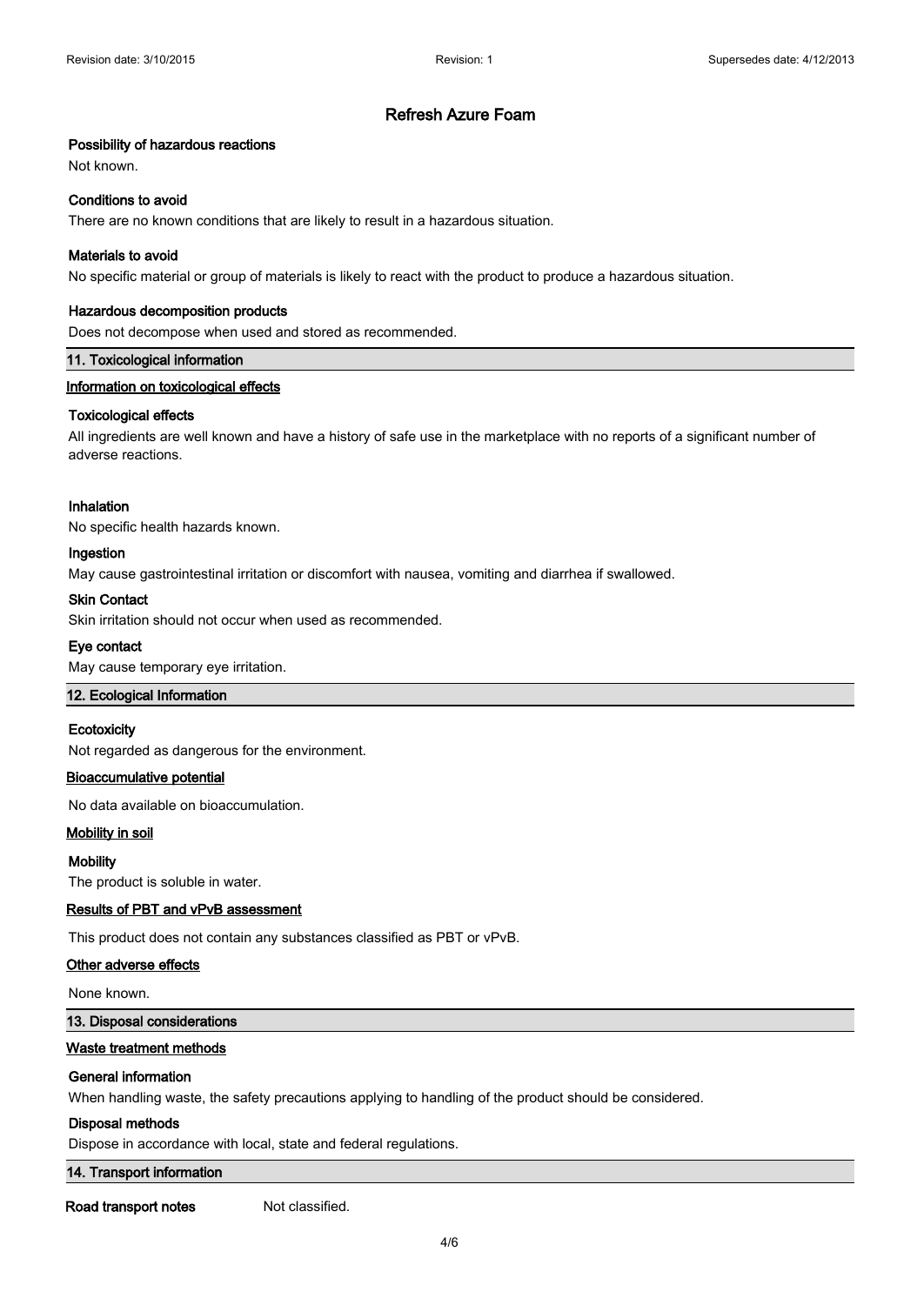|                                                                                | <b>Refresh Azure Foam</b>                                                                                                                                                                                                                                                                                     |
|--------------------------------------------------------------------------------|---------------------------------------------------------------------------------------------------------------------------------------------------------------------------------------------------------------------------------------------------------------------------------------------------------------|
| Rail transport notes                                                           | Not classified.                                                                                                                                                                                                                                                                                               |
| Sea transport notes                                                            | Not classified.                                                                                                                                                                                                                                                                                               |
| Air transport notes                                                            | Not classified.                                                                                                                                                                                                                                                                                               |
| <b>UN Number</b>                                                               |                                                                                                                                                                                                                                                                                                               |
| Not applicable.                                                                |                                                                                                                                                                                                                                                                                                               |
| UN proper shipping name                                                        |                                                                                                                                                                                                                                                                                                               |
| Not applicable.                                                                |                                                                                                                                                                                                                                                                                                               |
| <b>Transport hazard class(es)</b>                                              |                                                                                                                                                                                                                                                                                                               |
| Not applicable.                                                                |                                                                                                                                                                                                                                                                                                               |
| <b>Packing group</b>                                                           |                                                                                                                                                                                                                                                                                                               |
| Not applicable.                                                                |                                                                                                                                                                                                                                                                                                               |
| <b>Environmental hazards</b>                                                   |                                                                                                                                                                                                                                                                                                               |
| <b>Environmentally Hazardous Substance</b>                                     |                                                                                                                                                                                                                                                                                                               |
| No.                                                                            |                                                                                                                                                                                                                                                                                                               |
| Special precautions for user                                                   |                                                                                                                                                                                                                                                                                                               |
| Not applicable.                                                                |                                                                                                                                                                                                                                                                                                               |
| Transport in bulk according to<br>Annex II of MARPOL 73/78<br>and the IBC Code | Not applicable.                                                                                                                                                                                                                                                                                               |
|                                                                                |                                                                                                                                                                                                                                                                                                               |
| 15. Regulatory information                                                     |                                                                                                                                                                                                                                                                                                               |
| <b>Regulatory Status</b>                                                       | This product is manufactured and labeled in compliance with the Federal Food, Drug, and<br>Cosmetic Act, and is exempt from the labeling requirements of the OSHA Hazard<br>Communication Standard. All components of this product are either on the TSCA 8(b)<br>inventory or otherwise exempt from listing. |
| 16. Other information                                                          |                                                                                                                                                                                                                                                                                                               |
| <b>Revision comments</b>                                                       |                                                                                                                                                                                                                                                                                                               |
| Revision of information                                                        |                                                                                                                                                                                                                                                                                                               |
| <b>Revision date</b>                                                           | 3/10/2015                                                                                                                                                                                                                                                                                                     |
| <b>Revision</b>                                                                | 1                                                                                                                                                                                                                                                                                                             |
| Supersedes date                                                                | 4/12/2013                                                                                                                                                                                                                                                                                                     |
| SDS No.                                                                        | 20792                                                                                                                                                                                                                                                                                                         |
| Hazard statements in full                                                      |                                                                                                                                                                                                                                                                                                               |
|                                                                                | H320 Causes eye irritation.                                                                                                                                                                                                                                                                                   |
| <b>ACA HMIS Health rating.</b>                                                 | Minimal Hazard. (0)                                                                                                                                                                                                                                                                                           |
| <b>ACA HMIS Physical hazard</b><br>rating.                                     | Normally stable. (0)                                                                                                                                                                                                                                                                                          |
| <b>ACA HMIS Personal</b><br>protection rating.                                 | N/A.                                                                                                                                                                                                                                                                                                          |
| <b>ACA HMIS Flammability</b><br>rating.                                        | Will not burn. (0)                                                                                                                                                                                                                                                                                            |